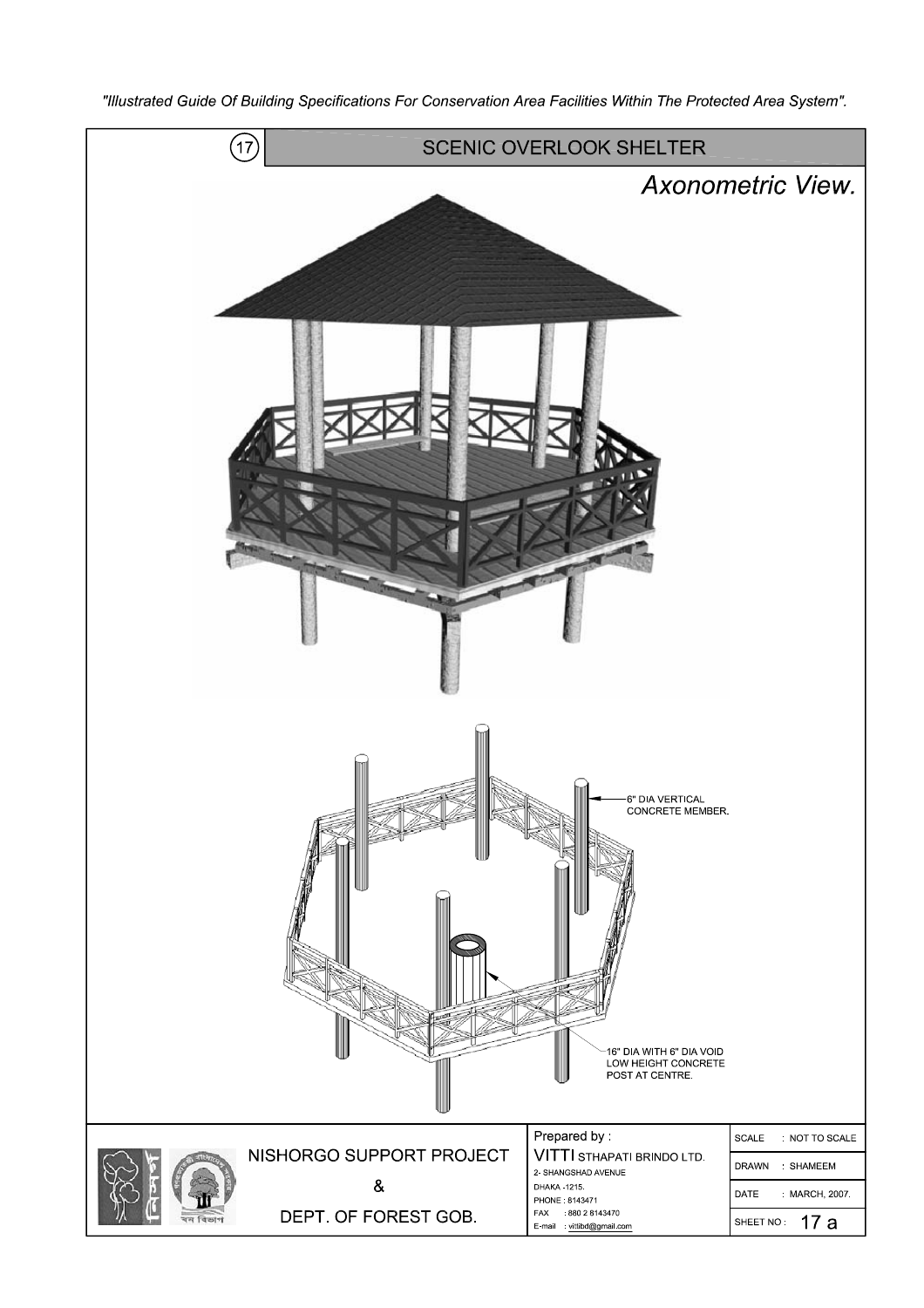"Illustrated Guide Of Building Specifications For Conservation Area Facilities Within The Protected Area System".

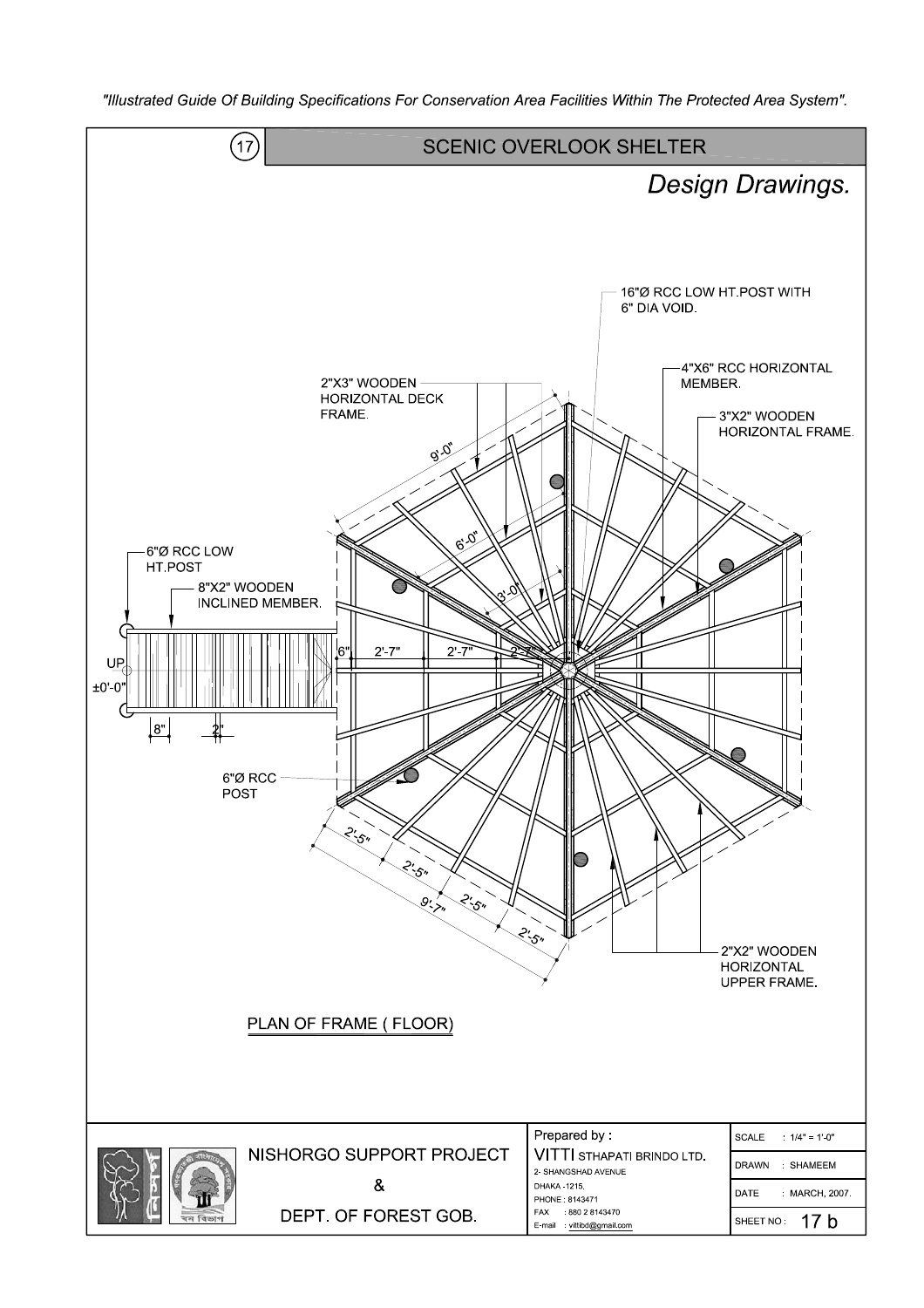

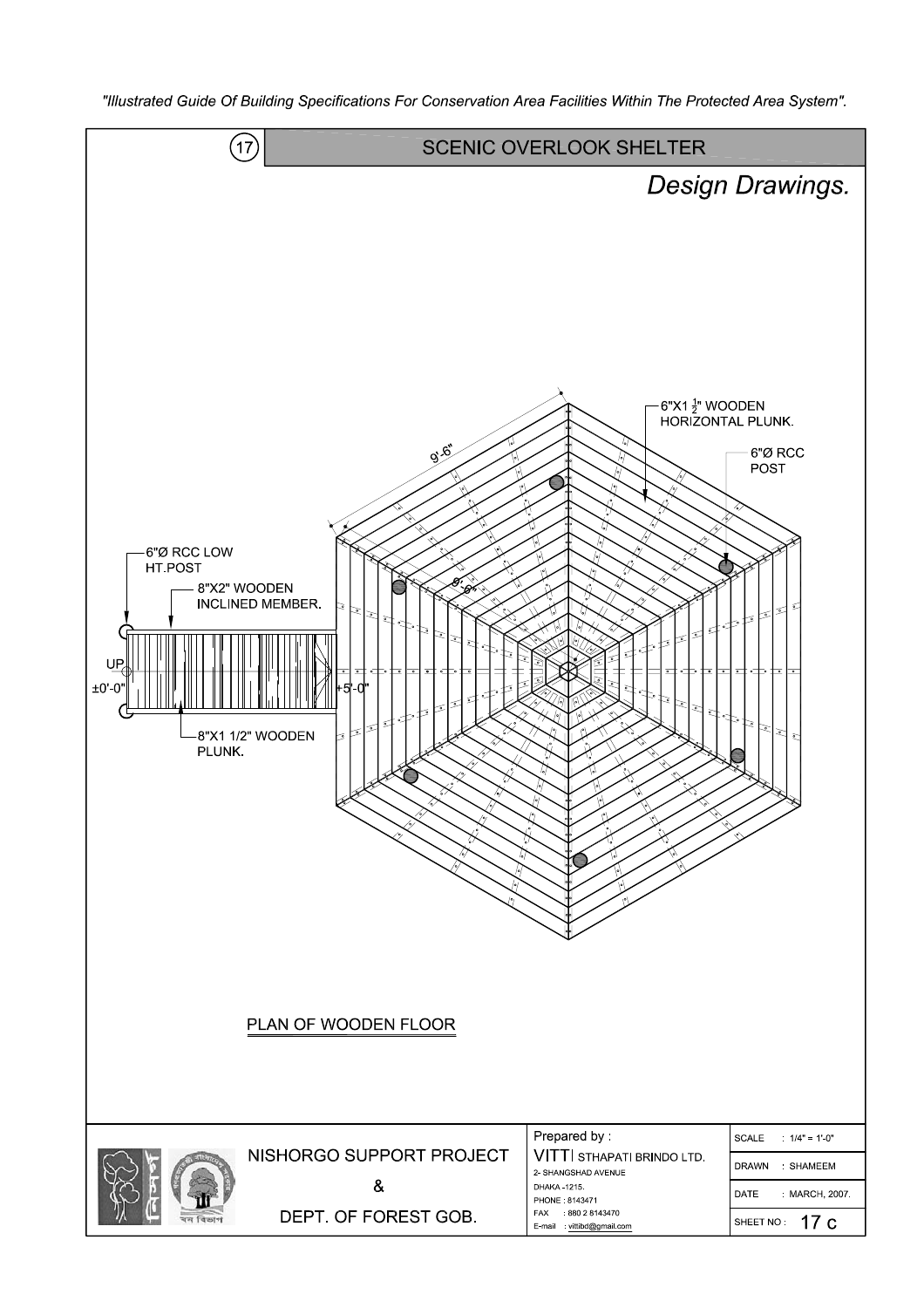

"Illustrated Guide Of Building Specifications For Conservation Area Facilities Within The Protected Area System".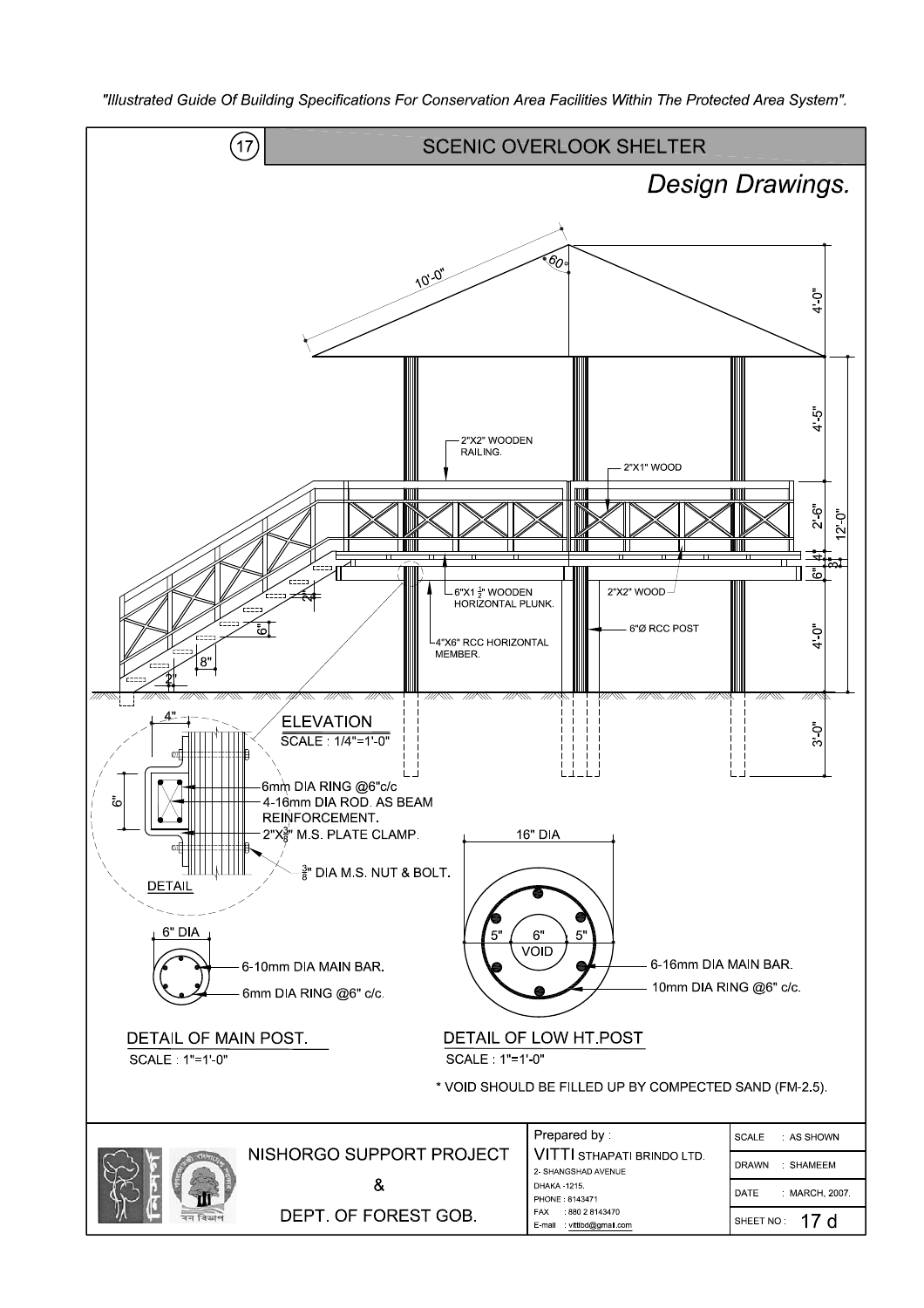

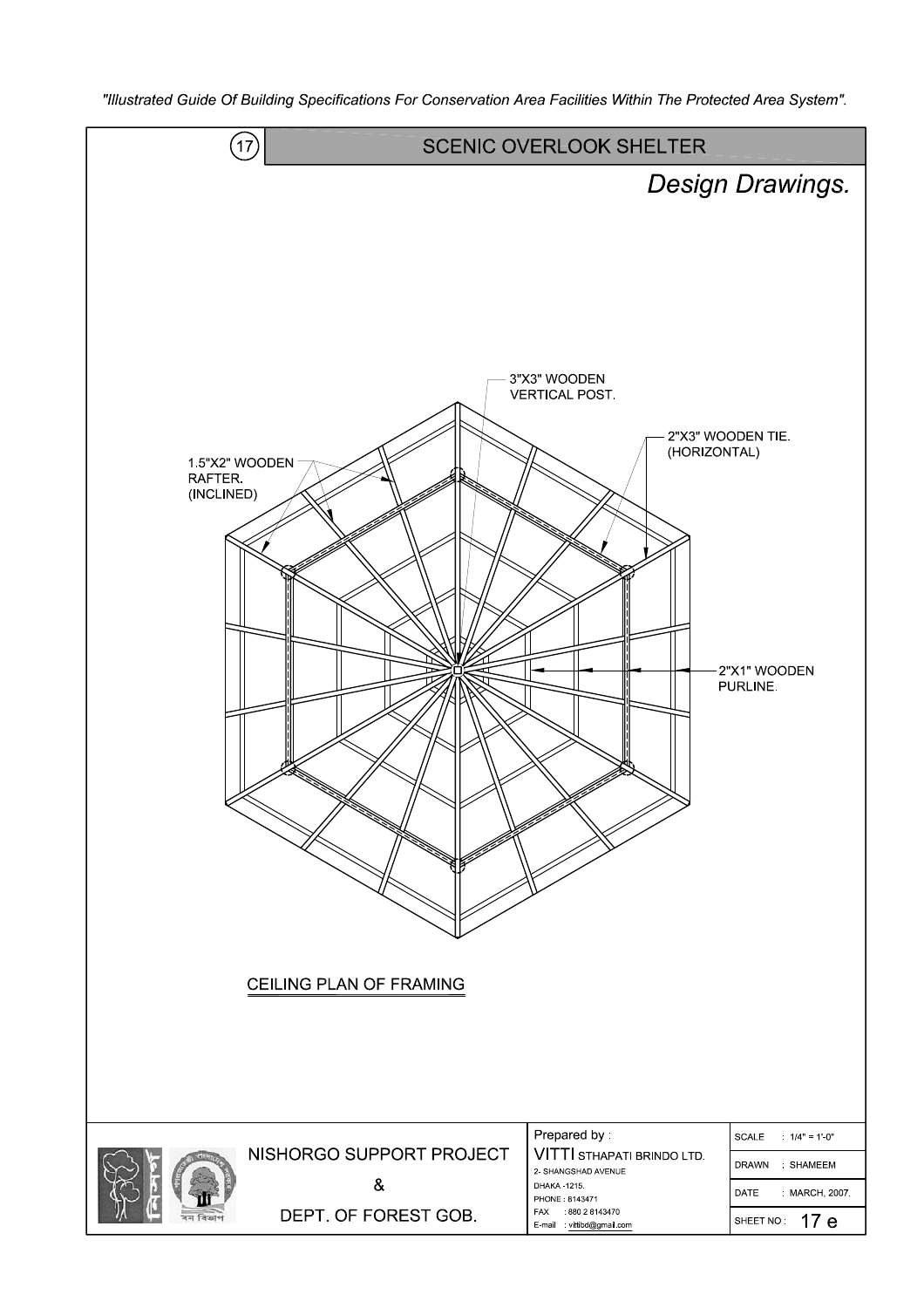*"Illustrated Guide of Building Specifications for Conservation Area Facilities within the Protected Area System".* 

## **17**

## **SCENIC OVERLOOK SHELTER**

## *Technical Data and Specifications Technical Data and Specifications*

### **Components Required for 1 No :**

| Description                                                   | Characteristics                | Unit    | <b>Dimensions</b>          |                 |                 |  |
|---------------------------------------------------------------|--------------------------------|---------|----------------------------|-----------------|-----------------|--|
|                                                               |                                |         | Height                     | Length          | Width           |  |
| Concrete Vertical member                                      | Pre-cast Reinforced concrete   | 6 Pcs   | $15' - 0''$                | 6" dia          | 6" dia          |  |
| Concrete low height post                                      | Pre-cast Reinforced concrete   | 1 Pcs   | $7 - 0"$                   | $16$ " dia      | $16$ " dia      |  |
| Concrete Horizontal member                                    | Pre-cast Reinforced concrete   | 6 Pcs   | 6"                         | $9' - 6''$      | 4"              |  |
| Horizontal member for frame                                   | Wooden Horizontal member       | 6 Pcs   | 3"                         | $9' - 0''$      | 2 <sup>n</sup>  |  |
| Horizontal member for frame                                   | Wooden Horizontal member       | 6 Pcs   | 3"                         | $6' - 0''$      | 2 <sup>n</sup>  |  |
| Horizontal member for frame                                   | Wooden Horizontal member       | 6 Pcs   | 3"                         | $3' - 0''$      | 2 <sup>n</sup>  |  |
| Horizontal member for upper frame                             | Wooden Horizontal member       | 6 Pcs   | 3 <sup>''</sup>            | $1' - 3''$      | 2 <sup>n</sup>  |  |
| Horizontal member for upper frame                             | Wooden Horizontal member       | 6 Pcs   | 2 <sup>n</sup>             | $7' - 9''$      | 2 <sup>n</sup>  |  |
| Horizontal member for upper frame                             | Wooden Horizontal member       | 12 Pcs  | 2 <sup>n</sup>             | $8 - 2"$        | 2 <sup>n</sup>  |  |
| Horizontal member for upper frame                             | Wooden Horizontal member       | 6 Pcs   | 2 <sup>n</sup>             | $9' - 3''$      | 2 <sup>n</sup>  |  |
| Horizontal member for platform                                | Wooden Plank                   | 6 Pcs   | 1.5''                      | $9' - 6''$      | 6 <sup>'</sup>  |  |
| Horizontal member for platform                                | Wooden Plank                   | 24 Pcs  | 1.5''                      | $8' - 3''$ av   | 6'              |  |
| Horizontal member for platform                                | Wooden Plank                   | 24 Pcs  | 1.5''                      | $6'$ - $6''$ av | 6 <sup>'</sup>  |  |
| Horizontal member for platform                                | <b>Wooden Plank</b>            | 24 Pcs  | 1.5''                      | $4'-6''$ av     | 6'              |  |
| Horizontal member for platform                                | Wooden Plank                   | 18 Pcs  | 1.5''                      | $3'$ -0" av     | 6 <sup>'</sup>  |  |
| Vertical member for railing                                   | Wooden vertical post           | 22 Pcs  | 2 <sup>n</sup>             | $2' - 6''$      | 2 <sup>n</sup>  |  |
| Vertical member for railing                                   | Wooden vertical post           | 18Pcs   | 2 <sup>n</sup>             | $2' - 0''$      | 2 <sup>n</sup>  |  |
| Horizontal member for railing                                 | Wooden hand rail               | 8 Pcs   | 2 <sup>n</sup>             | $9' - 6''$      | 2 <sup>n</sup>  |  |
| Cross member for railing                                      | Wooden cross post              | 64 Pcs  | 2 <sup>n</sup>             | $3' - 0''$      | 1 <sup>n</sup>  |  |
| Horizontal member                                             | Wooden cross top & bottom      | 16 Pcs  | 2 <sup>n</sup>             | $9' - 6''$      | 1 <sup>n</sup>  |  |
| Inclined post for step                                        | Wooden inclined post           | 2 Pcs   | 8"                         | $9' - 0''$      | 2 <sup>n</sup>  |  |
| Step for stair                                                | Wooden step                    | 9 Pcs   | 8"                         | $3' - 0''$      | 2 <sup>n</sup>  |  |
| Vertical post for truss                                       | Wooden post                    | 1 Pc.   | 3"                         | $4' - 0''$      | 3 <sup>''</sup> |  |
| Tie for truss                                                 | Wooden Tie                     | 3 Pcs.  | 3 <sup>''</sup>            | $19' - 0''$     | 2 <sup>n</sup>  |  |
| Tie for truss                                                 | Wooden Tie                     | 6 Pcs.  | 3 <sup>''</sup>            | $7' - 0''$      | 2 <sup>n</sup>  |  |
| Rafter for truss                                              | Wooden rafter                  | 18 Pcs  | 2 <sup>n</sup>             | $9' - 0''$      | 1.5''           |  |
| Purlins for truss                                             | Wooden purlins                 | 6 Pcs   | 2 <sup>n</sup>             | $8' - 0''$      | 1"              |  |
| Purlins for truss                                             | Wooden purlins                 | 6 Pcs   | 2 <sup>n</sup>             | $5' - 0''$      | 1 <sup>''</sup> |  |
| Purlins for truss                                             | Wooden purlins                 | 6 Pcs   | 2 <sup>n</sup>             | $3' - 6''$      | 1 <sup>n</sup>  |  |
| Purlins for truss                                             | Wooden purlins                 | 6 Pcs   | 2 <sup>n</sup>             | $2' - 0''$      | 1 <sup>n</sup>  |  |
| Vertical Member for bench                                     | Wooden vertical post           | 12 Pcs. | 2 <sup>n</sup>             | $1' - 6''$      | 2 <sup>n</sup>  |  |
| Longitudinal member                                           | Wooden longitudinal member     | 4 Pcs   | 2 <sup>n</sup>             | $5' - 0''$      | 2 <sup>n</sup>  |  |
| Shed of Sitting Area                                          | Sliced Bamboo roof             | 228 Pc  | 2 <sup>n</sup>             | $8' - 9''$ av   | 3 <sup>''</sup> |  |
| C.I. Ridging work                                             | 24 BWG C.I. Ridging work       | 6 Pcs.  | $10'-6''$                  |                 |                 |  |
| Top of sitting bench                                          | Bamboo top for sitting         | 30 Pcs  | 2 <sup>n</sup>             | $1' - 6''$      | 2 <sup>n</sup>  |  |
| Tarja ceiling                                                 | Bamboo made Tarja              | 1 Pc.   |                            |                 |                 |  |
| Double layer polythene sheet                                  | PVC sheet                      | 1 Pc.   |                            |                 |                 |  |
|                                                               |                                |         |                            |                 |                 |  |
| DEPARTMENT OF FOREST, GOB<br>Design Guideline:<br>Prepared by |                                |         |                            |                 |                 |  |
| &<br>NISHORGO SUPPORT PROJECT                                 | <b>SCENIC OVERLOOK SHELTER</b> |         | VITTI Sthapati Brindo Ltd. |                 |                 |  |